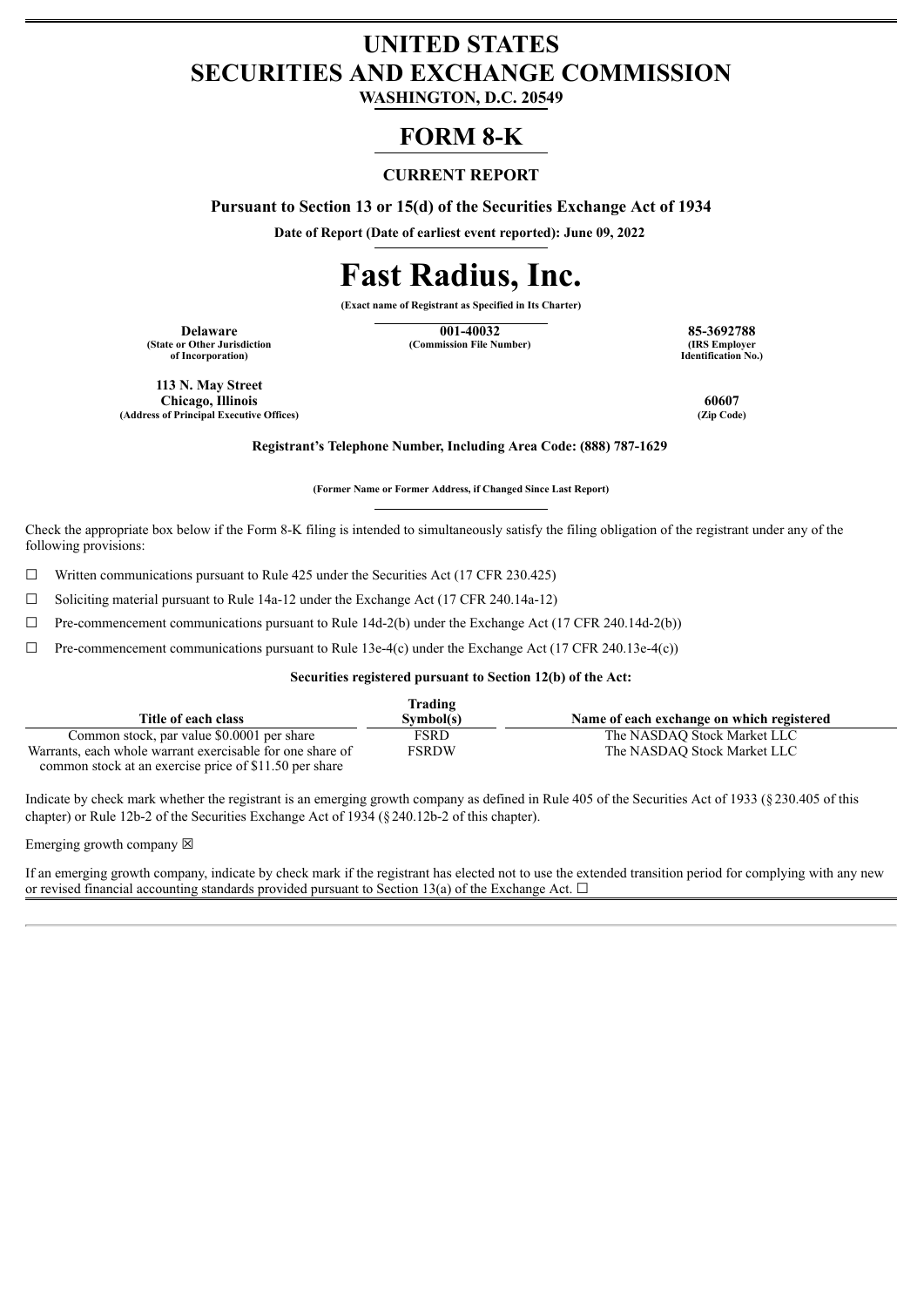#### Item 3.01 Notice of Delisting or Failure to Satisfy a Continued Listing Rule or Standard; Transfer of Listing.

On June 9, 2022, Fast Radius, Inc. ("Fast Radius" or the "Company") received written notice (the "Notice") from the Listing Qualifications Department of The Nasdaq Stock Market ("Nasdaq") notifying the Company that, based on the closing bid price of the Company's common stock, par value \$0.0001 per share (the "Common Stock"), for the last 30 consecutive trading days, the Company no longer complies with the minimum bid price requirement for continued listing on The Nasdaq Global Market. Nasdaq Listing Rule  $5450(a)(1)$  requires listed securities to maintain a minimum bid price of \$1.00 per share (the "Minimum Bid Price Requirement"), and Nasdaq Listing Rule  $5810(c)(3)$ (A) provides that a failure to meet the Minimum Bid Price Requirement exists if the deficiency continues for a period of 30 consecutive trading days.

The Notice has no immediate effect on the listing of the Common Stock on The Nasdaq Global Market. Pursuant to the Nasdaq Listing Rules, the Company has been provided an initial compliance period of 180 calendar days to regain compliance with the Minimum Bid Price Requirement. To regain compliance, the closing bid price of the Common Stock must be at least \$1.00 per share for a minimum of 10 consecutive trading days prior to December 6, 2022, and the Company must otherwise satisfy The Nasdaq Global Market's requirements for listing.

If the Company does not regain compliance by December 6, 2022, the Company may be eligible for an additional 180 calendar day compliance period if it elects (and meets the listing standards) to transfer to The Nasdaq Capital Market to take advantage of the additional compliance period offered on that market. To qualify, the Company would be required, among other things, to meet the continued listing requirement for market value of publicly held shares as well as all other standards for initial listing on The Nasdaq Capital Market, with the exception of the Minimum Bid Price Requirement, and would need to provide written notice of its intention to cure the bid price deficiency during the second compliance period. If the Company does not regain compliance within the compliance period(s), including any extensions that may be granted by Nasdaq, the Common Stock will be subject to delisting.

The Company intends to monitor the closing bid price of the Common Stock and consider its available options to resolve the noncompliance with the Minimum Bid Price Requirement. There can be no assurance that the Company will be able to regain compliance with The Nasdaq Global Market's continued listing requirements or that Nasdaq will grant the Company a further extension of time to regain compliance, if applicable.

#### **Cautionary Statement Regarding Forward-Looking Statements**

This filing contains certain forward-looking statements relating to Fast Radius within the meaning of the federal securities laws. These forward-looking statements generally are identified by the words "believe," "project," "expect," "anticipate," "estimate," "intend," "strategy," "future," "scales," "representative of," "valuation," "opportunity," "plan," "may," "should," "will," "would," "will be," "will continue," "will likely result," and similar expressions. Forward-looking statements are predictions, projections and other statements about future events that are based on Fast Radius' current expectations and assumptions and, as a result, are subject to risks and uncertainties. Many factors could cause actual future events to differ materially from the forward-looking statements in this filing , including but not limited to: (i) the risk that Fast Radius is unable to obtain additional funding on terms that are acceptable to Fast Radius or at all, (ii) the outcome of any legal proceedings that may be instituted against Fast Radius, including following the consummation of the business combination with ECP Environmental Growth Opportunities Corp. (the "Transaction"), (iii) the ability to maintain the listing of Fast Radius' securities on a national securities exchange, (iv) changes in the competitive industries in which Fast Radius operates, variations in operating performance across competitors, changes in laws and regulations affecting Fast Radius' business and changes in the combined capital structure, (v) the ability to implement business plans, forecasts, and other expectations after the completion of the Transaction, and the ability to identify and realize additional opportunities, (vi) risks related to the uncertainty of Fast Radius' projected financial information, (vii) risks related to Fast Radius' potential inability to become profitable and generate cash, (viii) current and future conditions in the global economy, including as a result of the impact of the COVID-19 pandemic or the armed conflict between Russia and Ukraine, (ix) the risk that demand for Fast Radius' cloud manufacturing technology does not grow as expected, (x) the ability of Fast Radius to retain existing customers and attract new customers, (xi) the potential inability of Fast Radius to manage growth effectively, (xii) the potential inability of Fast Radius to increase its cloud manufacturing capacity or to achieve efficiencies regarding its cloud manufacturing process or other costs, (xiii) the enforceability of Fast Radius' intellectual property rights, including its copyrights, patents, trademarks and trade secrets, and the potential infringement on the intellectual property rights of others, (xiv) Fast Radius' dependence on senior management and other key employees, (xv) the risk of downturns and a changing regulatory landscape in the highly competitive industry in which Fast Radius operates, and (xvi) costs related to the Transaction and the failure to realize anticipated benefits of the Transaction or to realize estimated pro forma results and underlying assumptions. The foregoing list of factors is not exhaustive. You should carefully consider the foregoing factors and the other risks and uncertainties more fully described in Fast Radius' filings with the Securities and Exchange Commission, including its Form 10-K for the year ended December 31, 2021 and Form 10-Q for the quarter ended March 31, 2022 and other periodic reports. These filings identify and address other important risks and uncertainties that could cause actual events and results to differ materially from those contained in the forward-looking statements. Forwardlooking statements speak only as of the date they are made. Readers are cautioned not to put undue reliance on forward-looking statements, and Fast Radius assumes no obligation and does not intend to update or revise these forward-looking statements, whether as a result of new information, future events, or otherwise. Fast Radius does not give any assurance that it will achieve its expectations.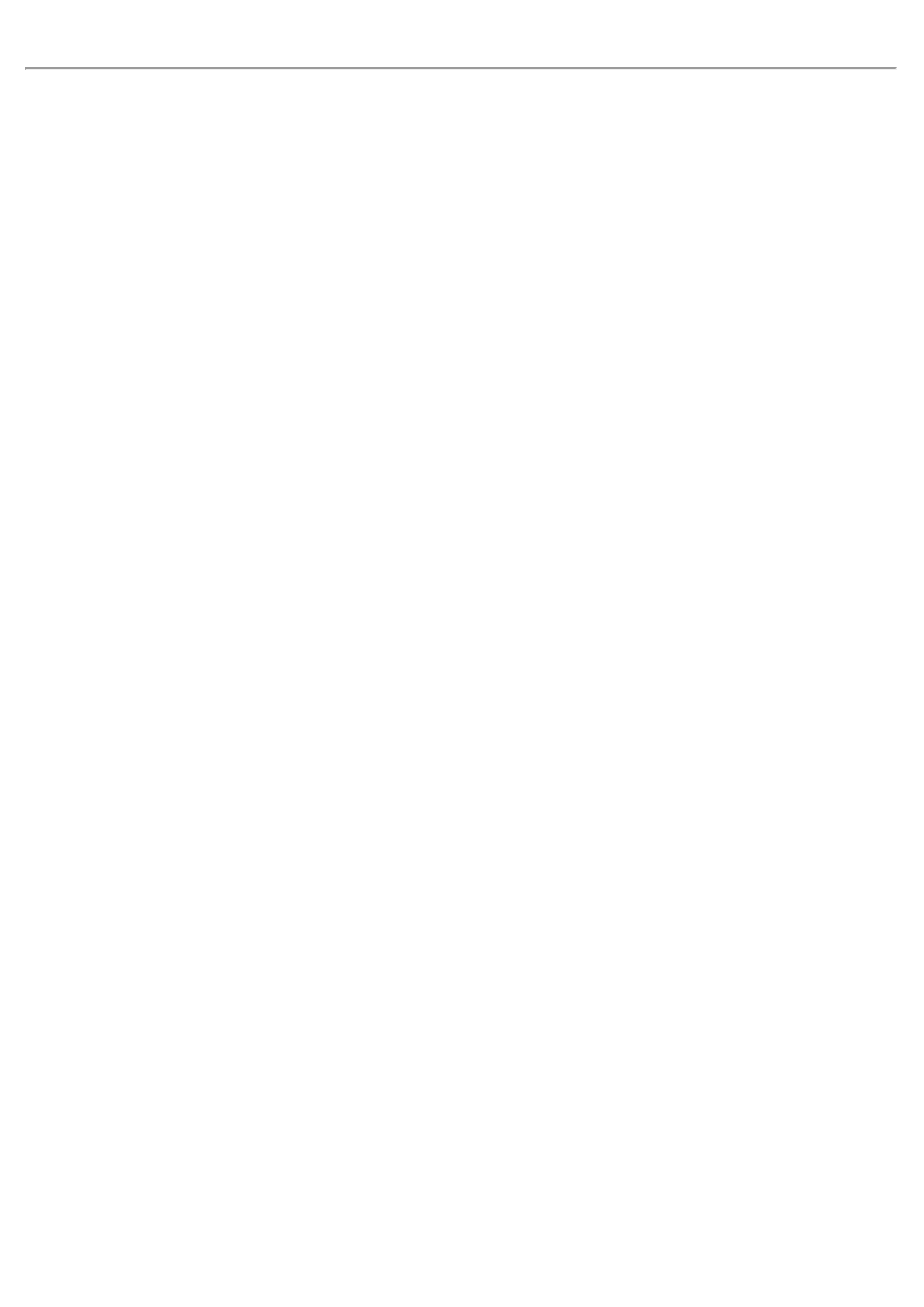## **Item 9.01 Financial Statements and Exhibits**

### **(d) Exhibits.**

| Exhibit No. | Description                                                                               |
|-------------|-------------------------------------------------------------------------------------------|
| 104         | Cover Page Interactive Data File (formatted as Inline XBRL and contained in Exhibit 101). |